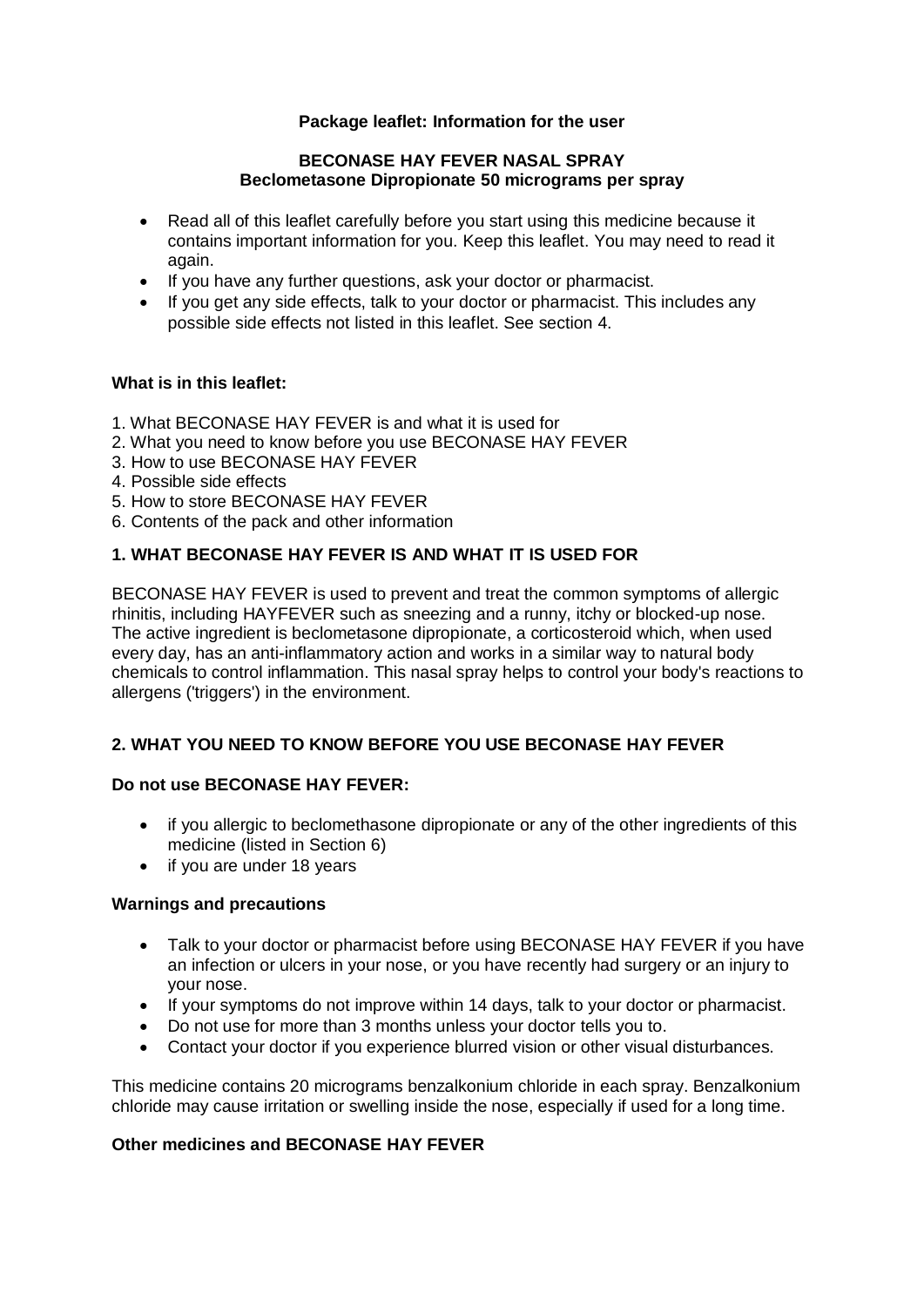• Talk to your doctor or pharmacist before using this medicine if you are taking any prescribed medicines; particularly corticosteroid medicines (including eczema creams, asthma inhalers, tablets, injections, nasal sprays, and eye or nose drops).

• Please tell your doctor if you are taking or have recently taken any other medicines, including medicines obtained without a prescription.

• Some medicines may increase the effects of Beconase Hayfever and your doctor may wish to monitor you carefully if you are taking these medicines (including some medicines for HIV: ritonavir, cobicistat).

# **Pregnancy and breast feeding**

If you are pregnant or breast-feeding, think you may be pregnant or are planning to have a baby, ask your doctor or pharmacist for advice before taking this medicine.

# **3. HOW TO USE BECONASE HAY FEVER**

Always use this medicine exactly as your doctor or pharmacist has told you. Check with your doctor or pharmacist if you are not sure.

Always shake well before use. Only use in the nose. Do not swallow.

BECONASE HAY FEVER Relief quickly starts to reduce inflammation and swelling in your nose, although it may take 2 or 3 days to build up to its maximum protective effect. You should use the spray regularly to get the best results from it.

Adults aged 18 years and over:

Spray two puffs into each nostril every morning and evening.

Once your symptoms have improved, you may be able to reduce the dose to one spray into each nostril every morning and evening.

Do not use more than 8 sprays (400 micrograms) in a day.

- Use the lowest dose possible to control your symptoms.
- If your symptoms do not improve with 7 days, talk to your doctor or pharmacist.
- Do not use more than the recommended dose.

### **If you use too many sprays**

Tell your doctor.

#### **If you forget to use the spray**

Take your next dose at the usual time. Never take two doses together.

### **Before using a new bottle of BECONASE HAY FEVER:**

- Your BECONASE HAY FEVER spray has a dust cap which protects the nozzle and keeps it clean. Remember to take it off before you use the spray. [ Picture 1 ]
- Before you start to use a new bottle of BECONASE HAY FEVER, or if you have not used the spray for a few days, press the pump down several times until you get a fine spray.
- Hold the bottle as shown with your forefinger and middle finger on the collar either side of the nozzle and your thumb underneath the bottle.
- Keeping your thumb still, press down with your fingers to pump the spray. [ Picture 2 ]
- When doing this make sure you do not point the nozzle at yourself or someone else.
- If the spray still doesn't work, try to clean it as described under the 'To clean the spray' section. Do not try to unblock or enlarge the tiny spray hole with a pin or other sharp objects because this will destroy the spray mechanism.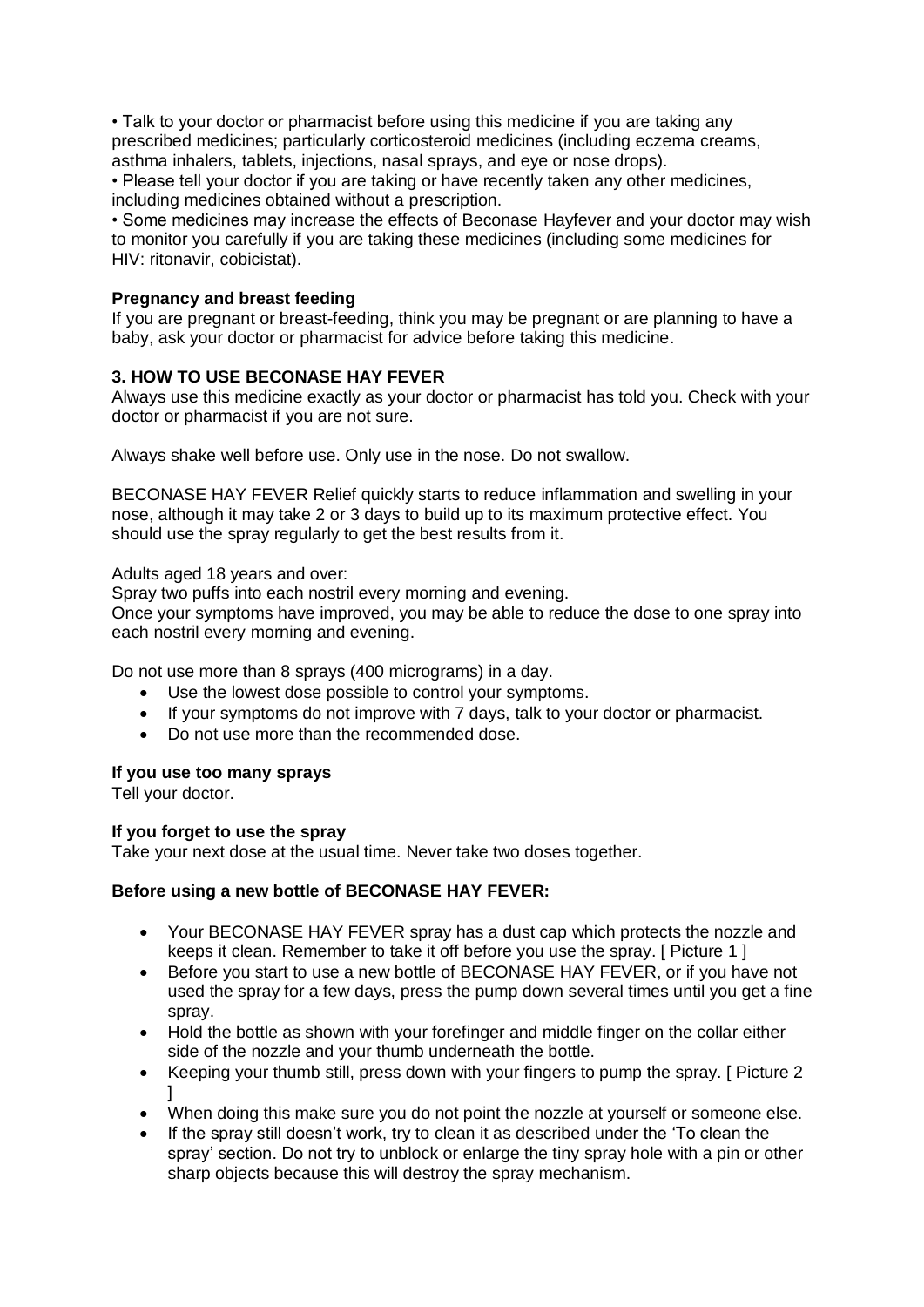# **Using BECONASE HAY FEVER:**

- 1. Shake the bottle well and remove the dust cap.
- 2. Blow your nose gently.
- 3. Close one nostril as shown and put the nozzle in the other nostril. Tilt your head forward slightly and keep the bottle upright. Hold the bottle as shown. [ Picture 3 ]
- 4. Start to breathe in slowly through your nose. While you are breathing in, squirt a spray of fine mist into your nostril by pressing down firmly on the collar with your fingers.
- 5. Breathe out through your mouth. Repeat step 4 to take a second spray in the same nostril.
- 6. Remove the nozzle from this nostril and breathe out through your mouth. [ Picture 4 ]
- 7. Repeat steps 3 to 6 for the other nostril. [ Picture 5 ]
- 8. After using the spray, wipe the nozzle carefully with a clean tissue or handkerchief and replace the dust cap.

### **To clean the spray:**

- 1. Take the dust cap off.
- 2. Pull upwards on the white collar to remove the nozzle [ Picture 6 ]
- 3. Soak the nozzle and dust cap in warm water for a few minutes and then rinse under a running tap.
- 4. Shake off the excess water and allow to dry in a warm place not too hot!
- 5. Re-fit the nozzle.
- 6. If necessary, press the pump down several times until you get a fine spray

# **4. POSSIBLE SIDE EFFECTS**

Like all medicines, BECONASE HAY FEVER can cause side effects, although not everybody gets them:

Stop taking the medicine and seek immediate medical help if you experience:

 Allergic reactions. These may include developing a rash, swelling of the mouth or face or having difficulty breathing.

Stop taking the medicine and tell your doctor if you experience:

- Eye problems such as pain or blurred vision.
- Nasal problems such as pain and/or persistent bleeding.

The following side effects may occur:

- Sneezing after using the spray but this soon stops.
- You may notice an unpleasant taste or smell.
- Nose bleeds or irritation in the nose or throat.
- Blurred vision: Frequency 'rare' (may affect up to 1 in 1,000 people).

It is important to follow the dose instructions shown in Section 3.

Using BECONASE HAY FEVER Relief at higher doses or for longer than 1 month at a time can cause a number of changes in your body such as catching infections more easily. If you do get any side effects, even those not mentioned in this leaflet, tell your doctor or pharmacist.